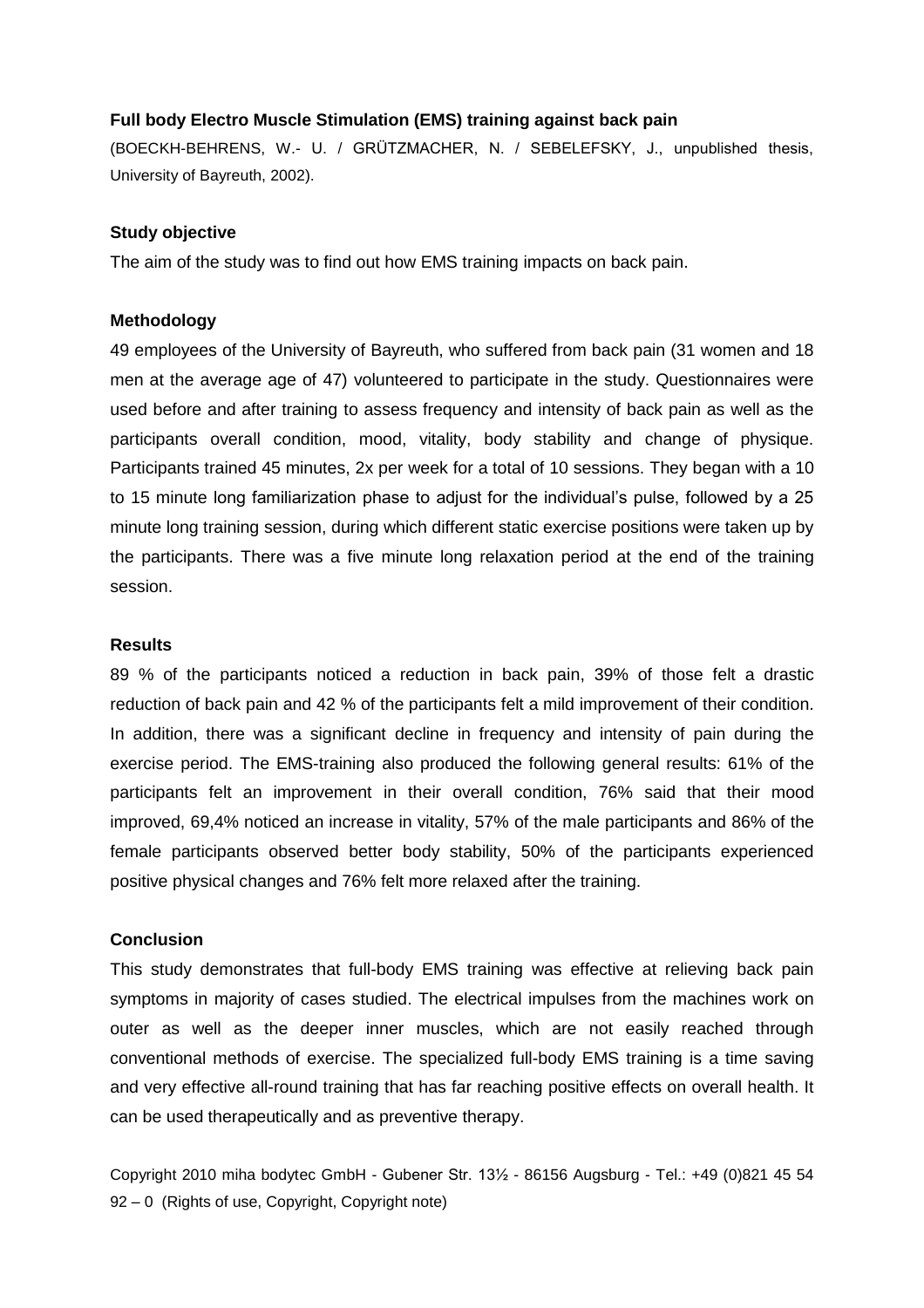# **Electro Muscle Stimulation (EMS) as a full body training – Multi-fitness centre study.**

(VATTER, J., Universität Bayreuth, 2003; Publication AVM-Verlag München 2010).

# **Objective**

The objective of this field study was to assess if positive impact on body strength, anthropometry, body wellness, mood, overall health conditions, back pain can be reached through electrical stimulated muscle training.

## **Methodology**

134 people (102 female and 32 male) at an average age of 42,5 years volunteered to participate in the study, which was carried out in four different fitness centres. Questionnaires that the participants filled out before and after the 6-week training were assessed; their results were compared to those of a control group (10 people) and were assessed by age and sex. Maximal body strength, endurance, body weight, body fat percentage, body circumference, frequency and intensity of back pain, and urinary incontinence, overall health condition, mood, vitality, body stability and body shape all were assessed. Participants trained 45 minutes, 2x per week for a total of 12 sessions. They began with a 10 to 15 minute long familiarization phase to adjust for the individual's pulse intensity, followed by a 25 minute long training session, during which different static exercise positions were taken up by the participants. There was a five minute long relaxation period at the end of the training session.

# **Results**

82% of the participants noticed a relief in back pain, 30% of those were free of pain. At the beginning of the training, 40% of them had complained about chronic pain. The maximum body strength of the participants increased by 12% and their endurance by 69%. There were no notable changes in the control group.

The participants' body weight and body mass index (BMI) stayed more or less the same. However, the body fat percentage decreased by 1,4% in the training group. Younger participants lost more weight than older ones. There were no notable differences according to sex or weight. In all female participants, size was significant reduced, on average by - 0,7cm at the bust, -0,7cm at the thighs, -1,4cm at the waistline and -1,1cm at hips. The men had an average reduction in the waistline by -1,1cm; the size of the upper arm was increased by an average of +1,5cm, the size of the chest by an average of +1,2cm and the size of the thighs by an average of 0,3cm. There were no noticeable positive changes in the control group. There was an improvement in the feeling of wellness by 83% of the people and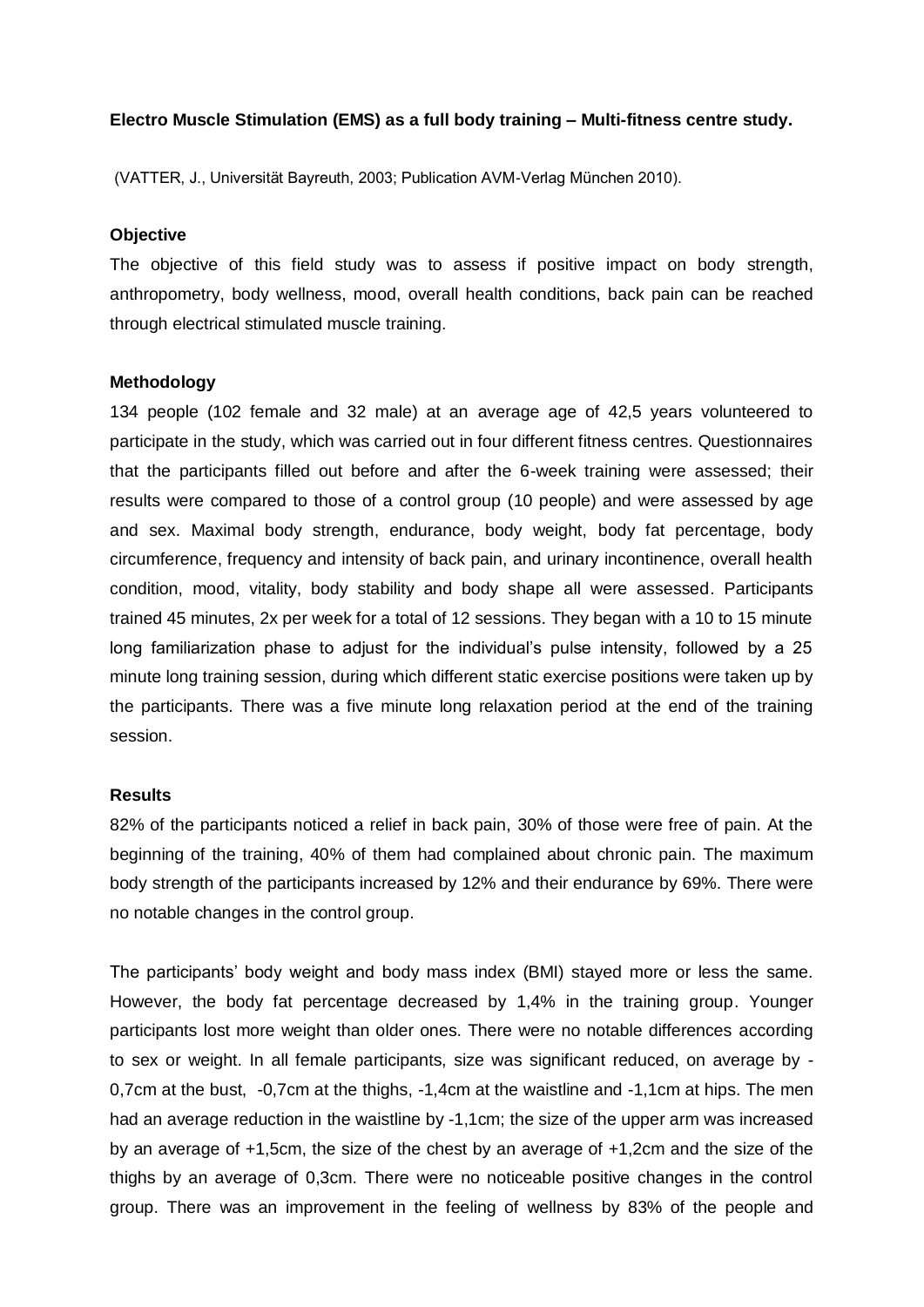participant's muscles felt less tight. 89 % of the test group had improved body stability and performance; 84 % felt an increase in general fitness. 87 % of the test group noticed a positive change in their overall physique. A higher training intensity resulted in greater improvement, especially in people with physical problems. However, a more intense training also deepened muscle soreness.

# **Conclusion**

The full body EMS-training is a good method to reduce widespread back pain yet also increases the body strength and is equal to or better than results from conventional strength training. Improvements to body shape and overall mood were appealing to men and women of all age groups alike. In conclusion, the study supports full body EMS training as an effective training method, which will benefits a broad range of target groups.

Copyright 2010 miha bodytec GmbH - Gubener Str. 13½ - 86156 Augsburg - Tel.: +49 (0)821 45 54 92 – 0 (Rights of use, Copyright, Copyright note)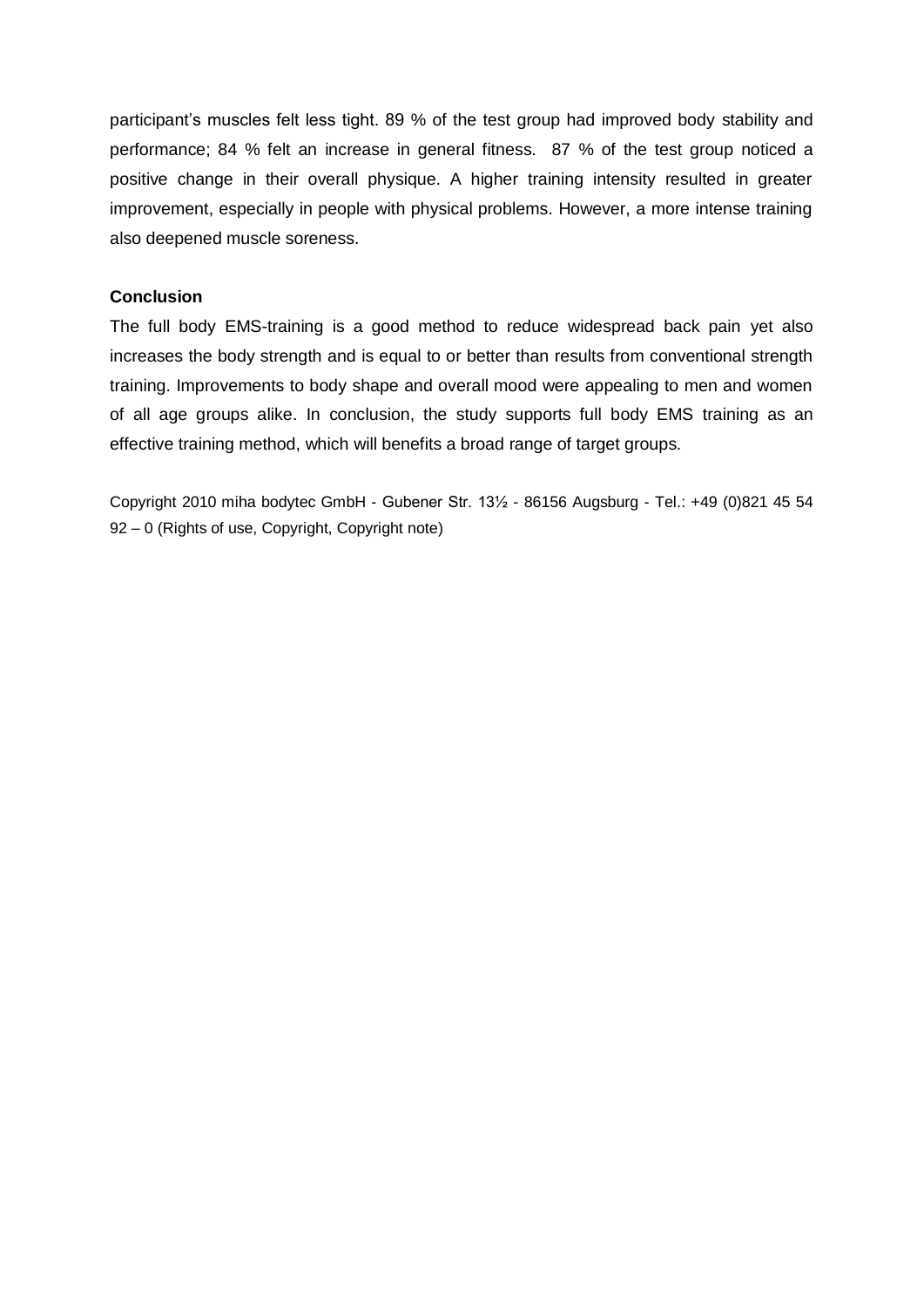# Iii. INFORMAZIONI SULLA

È un allenamento che include tutte le parti del corpo, poiché il dispositivo è in grado di stimolare ogni

⊙

È un tipo di allenamento statico; cioè quando le contrazioni isometriche sono

proporzionalmente più alte. Ciò si traduce in sessioni brevi ma molto intense (aprx. 10-20

min.)

I muscoli agonisti e antagonisti sono addestrati allo stesso tempo; pertanto, ogni esercizio rafforza il muscolo isometricamente contratto.

Gli elettrodi sono posizionati su un abito di cotone leggermente impregnato, rendendoli molto igienici.

Come impregnare elettrodi / vestiti: questo crea una resistenza costante (Mason / Mackay 1976). Le grandi dimensioni degli elettrodi riducono la densità di corrente e attivano una parte sostanziale dei muscoli.

# L'allenamento muscolare è assolutamente necessario! Perché?

Ai vecchi tempi la forza muscolare era necessaria per la sussistenza. Al giorno d'oggi, siamo molto meno tenuti a usare i nostri muscoli su base giornaliera.

◈

Nella nostra vita quotidiana i nostri corpi sono praticamente utilizzati senza alcun carico di lavoro fisico. Questo nonostante il fatto che sia essenziale preservare la forza muscolare poiché tutto il movimento del corpo richiede la contrazione dei muscoli.

È importante essere consapevoli del fatto che dopo i 30 anni, ogni dieci anni il corpo umano perde il 15% della sua massa muscolare e questa riduzione della forza muscolare porta a lenta distrofia muscolare. Dopo i 50 anni la forza muscolare diminuisce ancora più rapidamente e all'età di 70 anni sarà bassa fino al 30%. Signor Presidente, signor Www.informed.hu)

#### Cosa succede quando c'è una mancanza di forza muscolare?

- Il deterioramento del tono muscolare causa la perdita di elasticità arteriosa
- Rigidità, spasmi muscolari, percorso di movimento limitato
- Aumento del carico sugli organi inattivi della locomotiva
- **•** Tendenza ad applicare posture corpose e confortevoli
- Disturbo dell'equilibrio
- Deterioramento del benessere generale
- Un tasso metabolico più lento potrebbe causare sovrappeso
- Diversi problemi del disco causano mal di schiena
- Uno stile di vita sedentario e la mancanza di esercizio fisico causano dolori

Costruire la forza muscolare è un compito complesso che richiede il ripristino dei processi metabolici e della resistenza.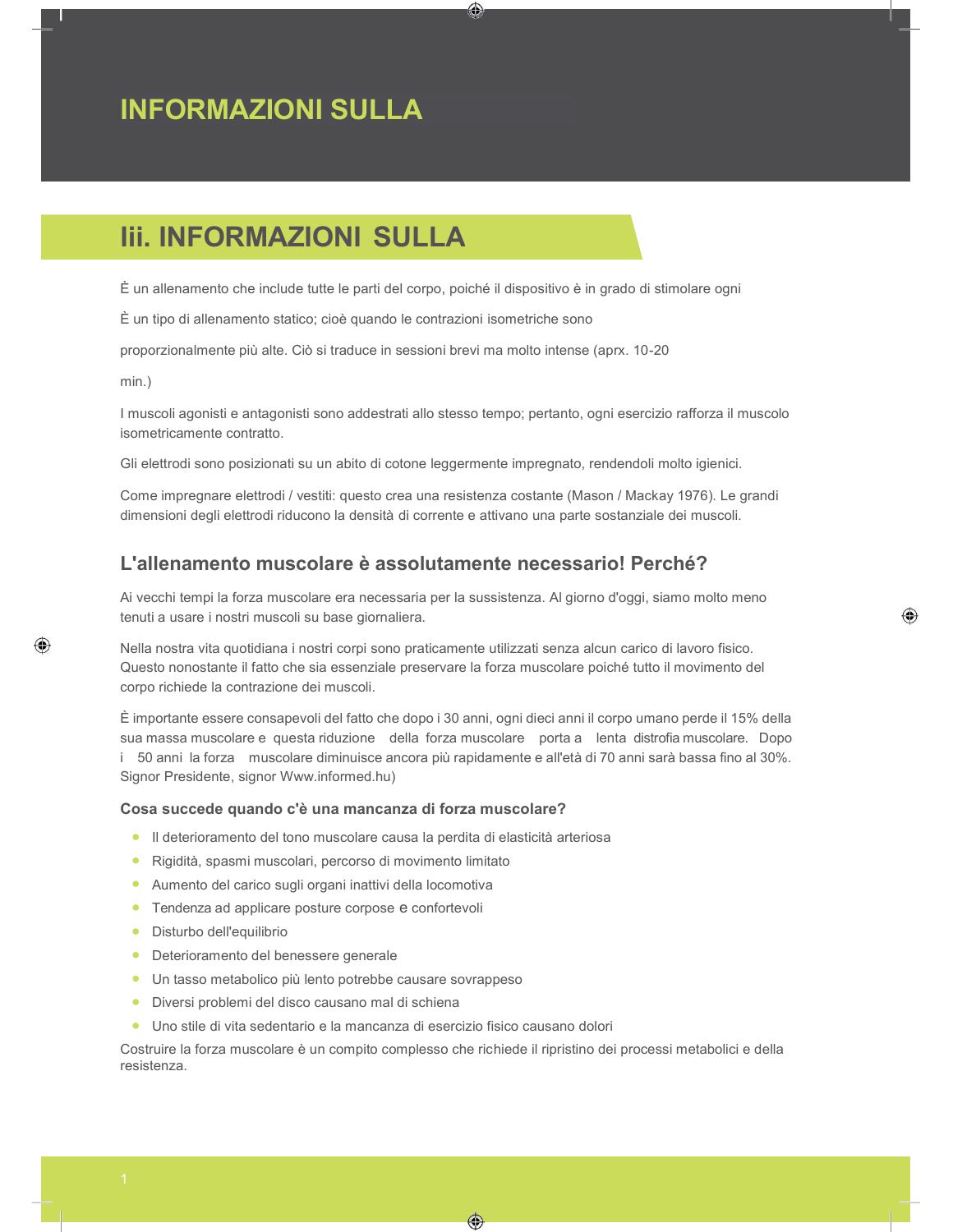

#### Come abbiamo raggiunto questo obiettivo fino ad ora?

Con il sollevamento pesi per a costruire la forza muscolare, qui la cosa essenziale è mettere il carico su ogni gruppo muscolare e applicare la forza muscolare nella massima misura possibile, cioè dal 50 al 100%

⊙

Facendo sport in cui si lavora gradualmente la resistenza e in media la circolazione sanguigna è sotto pressione per 30 minuti sia in un intervallo di impulsi basso che medio al fine di rafforzare il sistema cardiovascolare

Da una statistica europea è emerso che appena l'8 per cento della popolazione europea persegue uno stile di vita fisicamente attivo. Le scuse più comuni tra il restante 92% erano le seguenti:

**Mancanza di tempo** 

⊕

- Mancanza di motivazione in caso di fallimento
- Dolore, lesioni e altre limitazioni fisiche

## Queste scuse non sono più valide ora che il sistema EMS Justfit è qui!

- L'allenamento Justfit consiste in 2 sessioni di venti minuti a settimana
- Cambiamenti immediati e visibili sul tuo corpo grazie alla tecnologia Justfit EMS
- Applicabile in modo efficiente in caso di lesioni e dolori

#### Justfit è una forma di stimolazione muscolare applicata su tutto il corpo

L'allenamento Justfit si basa sulla stimolazione muscolare elettrica a bassa frequenza. Un impulso elettronico esterno compliche le contrazioni muscolari volentieri indotte.

#### Effetti positivi della tecnologia Justfit EMS:

- Puoi risparmiare molto tempo poiché una sessione dura solo 20-25 minuti quando tutti i muscoli lavorano contemporaneamente
- Il modo più efficace per bruciare calorie ed è il modo più veloce per ottenere una percentuale ottimale di grasso corporeo
- Ogni esercizio può essere eseguito perfettamente grazie agli impulsi provenienti dagli elettrodi che si adattano esattamente alla forma del corpo
- L'impulso elettrico prende di mira direttamente i muscoli, rilasciando così il carico sulle articolazioni
- I problemi alla schiena causati da deboli muscoli stabilizzanti possono essere alleviati rafforzando i muscoli spinali
- Anche le parti più deboli del corpo possono essere perfettamente rafforzate poiché la stimolazione esterna migliora in larga misura l'equilibrio muscolare
- La stimolazione della stabilizzazione dei muscoli a livelli più profondi aiuta a migliorare il benessere e migliorare la postura del corpo
- La pompa muscolare aiuta a combattere la cellulite e fornisce un migliore apporto di sangue per i tessuti che circondano il muscolo
- Fornisce una soluzione efficace contro l'osteoporosi in quanto l'effetto leva dei tendini sulle ossa derivante dal fatto che i muscoli vengono allenati si tradurrà in muscoli più forti

⊕

Tecnologia Justfit EMS: Questo programma di allenamento discreto e su misura fornisce un carico fisico sull'intera muscolatura, mentre l'effettiva resistenza muscolare non è evidente dall'esterno.

⊛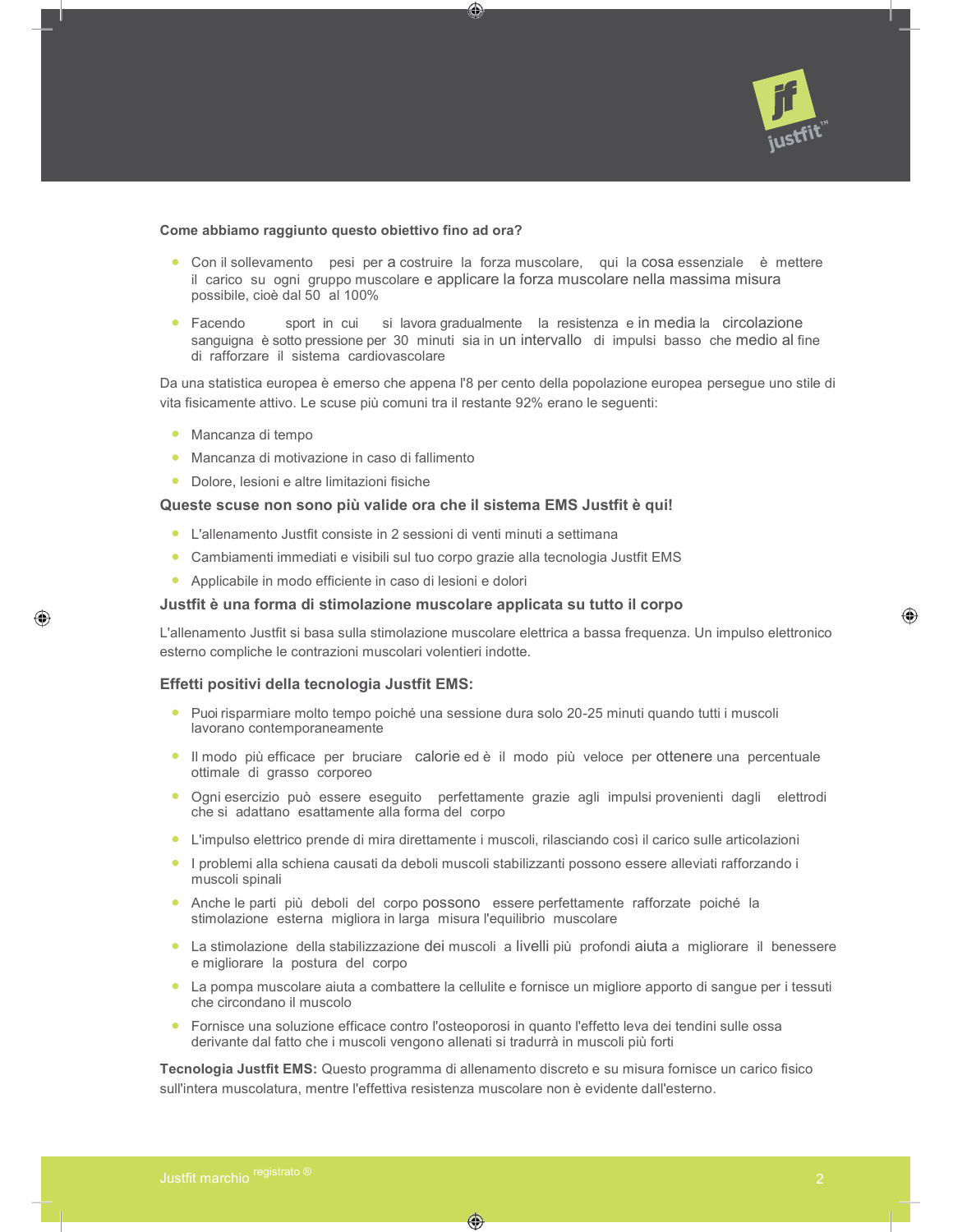

# Raccomandazioni prima dell'allenamento

Ci sono alcuni preparativi necessari prima di iniziare l'allenamento Justfit. Per ottenere i migliori risultati si raccomanda di consumare cibo ricco di carboidrati 2-3 ore prima della sessione al fine di accumulare la quantità di glicogeno necessaria per un allenamento intenso. QUESTO NON È IL CASO QUANDO L'OBIETTIVO È QUELLO DI PERDERE PESO!

⊙

Bere almeno mezzo litro 30-35 minuti prima della sessione. Il meglio è bere liquidi a temperatura ambiente ed evitare il consumo di caffeina e bevande alcoliche, che stimolano la secrezione di liquidi. Anche il consumo di succo dovrebbe essere evitato in quanto lo stomaco ha solo una capacità limitata di elaborarlo.

Immediatamente prima dell'allenamento si consiglia di bere bevande ricche di minerali. Un approvvigionamento di liquidi sufficiente è importante anche durante l'intera sessione.

# Raccomandazioni dopo l'allenamento

Immediatamente dopo l'allenamento si raccomanda un elevato apporto proteico per aiutare il rapido recupero e lo sviluppo muscolare (ad esempio frullato proteico).

È importante avere una pausa dopo ogni sessione (nessun ulteriore allenamento!) in modo da lasciare che il corpo si riprenda.

#### Effetti dell'allenamento Justfit

EMS è uno strumento efficace di allenamento, terapeutico e cosmetico.

In medicina L'EMS viene utilizzato per la riabilitazione, ad esempio la fisioterapia mira a prevenire l'atrofia muscolare, che può verificarsi dopo danni muscoloscheletrici come ossa, articolazione, muscoli, tendine e lesioni del legamento. Non confondere tuttavia l'EMS con TENS (Transcuteneous Electrical Nerve Stimulator) che viene utilizzato per il trattamento del dolore.

L'EMS è spesso usato per motivi estetici in quanto tonifica i muscoli; anche i muscoli più forti hanno sezioni trasversali più grandi. L'allenamento EMS richiede inoltre un consumo significativo di calorie (calorie bruciate), che si verifica solo quando tutto il corpo è allenato, cioè muscoli, cuore e il sistema circolatorio sono tutti coinvolti allo stesso tempo.

L'EMS, che da qualche tempo viene utilizzato in elettroterapia, sta diventando ampiamente utilizzato anche nello sport. L'alleviamento del dolore, la stimolazione della circolazione sanguigna e la stimolazione muscolare sono al centro dell'allenamento EMS a seconda del gruppo target dato.

La letteratura sulla formazione allo SME mostra i seguenti risultati per quanto riguarda

l'allenamento parziale e dell'intero corpo. Risultati per quanto riguarda la formazione parziale

dello SME:

◈

#### Formazione e forza dello **EMS**:

- L'allenamento EMS aumenta la potenza isocinetica-eccentrica e isometrica
- L'allenamento EMS ha un effetto positivo sul potere di salto
- L'allenamento EMS aumenta significativamente la potenza isometrica ed eccentrica
- L'allenamento EMS aumenta al massimo la forza in base all'aumento dell'attività mioelettrica dei muscoli

◈

L'allenamento EMS non mostra quasi alcun cambiamento nell'attività muscolare antagonista e nello sforzo fatto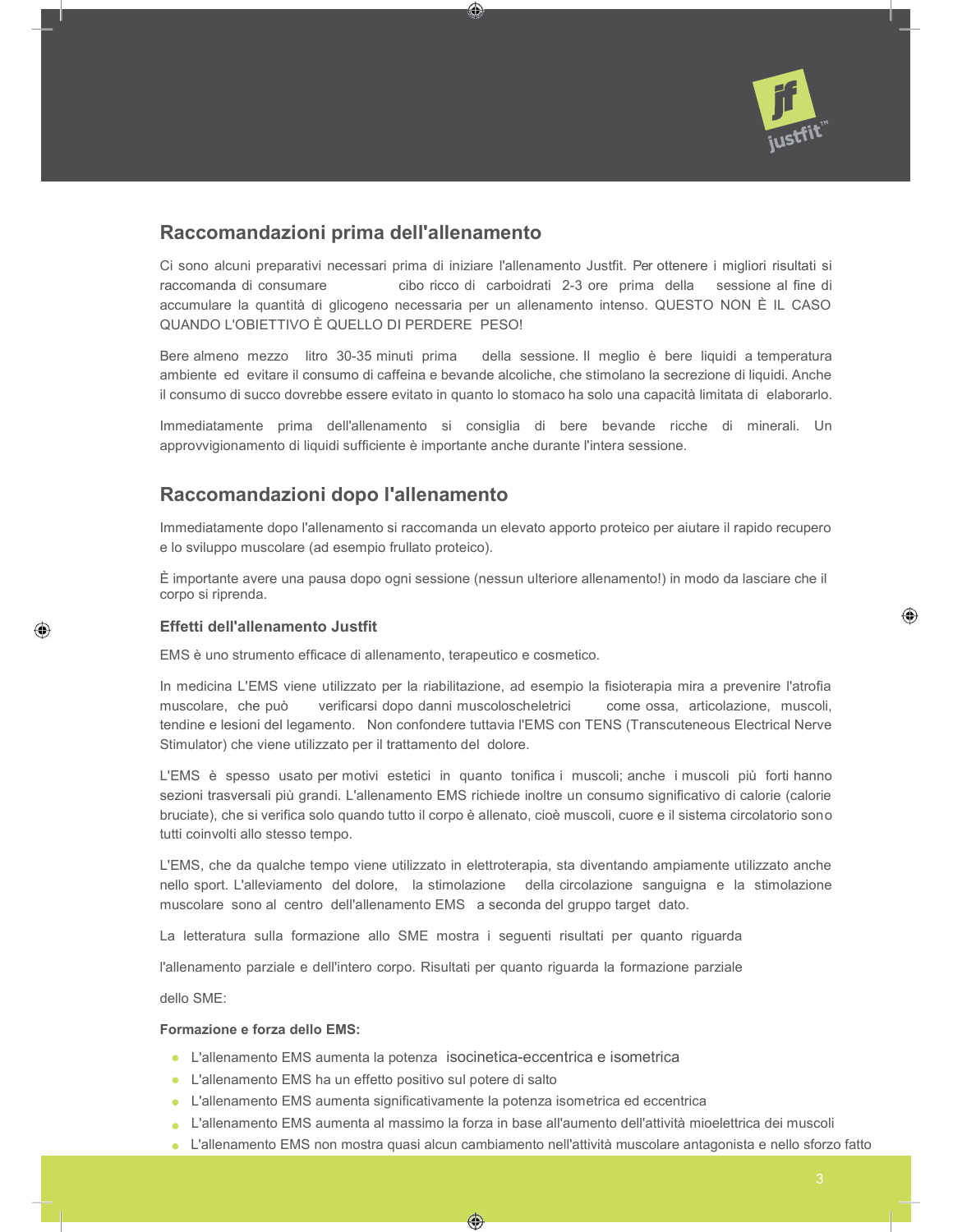# INFORMAZIONI SULLA FORMAZIONE

## Formazione dello SME in riabilitazione:

- L'allenamento EMS migliora la potenza isometrica e isocinetica
- L'allenamento EMS migliora la resistenza muscolare
- La formazione dello SME migliora il funzionamento generale
- Risultati per quanto riguarda l'intera formazione del corpo dello SME:
- L'allenamento EMS migliora la massima potenza e forma fisica
- L'allenamento EMS riduce i dolori alla schiena
- L'allenamento EMS riduce l'incontinenza urinaria

La stimolazione elettrica induce maggiori contrazioni rispetto agli allenamenti tradizionali. Colpisce in particolare le fibre di contraccettione rapida, che è importante per la crescita della forza e l'ipertrofia.

⊙

#### Crescita massima della forza

La massima forza è la massima quantità di forza che il sistema nervoso-muscolare è in grado di produrre per contrazione cosciente dei muscoli. (Weineck, 1997). Inoltre, significa anche fitness e la capacità di base della forza di velocità.

Gli individui non addestrati possono attivare consapevolmente solo il 70% della loro piena forza. Il restante 30% è inattiva, non soggetta a contrazioni volontarie (si tratta di una "riserva autonoma"). La differenza di resistenza massima e assoluta può essere ridotta attraverso EMS in quanto consente una migliore sincronizzazione e reclutamento delle unità motorie. Con l'aiuto di questo allenamento, gli individui possono aumentare il loro potenziale di forza a causa della maggior parte delle fibre muscolari coinvolte nel lavoro fisico.

⊛

#### Maggiore forma fisica

◈

La forma fisica diventa visibile attraverso una maggiore resistenza contro l'affaticamento dopo aver sopportato un carico di lavoro duraturo. Pertanto, questo è essenziale durante i giorni feriali. La formazione allo SME è quindi particolarmente utile per migliorare questo tipo di resistenza.

#### Costruzione muscolare (ipertrofia)

Il menzionato aumento della massima forza raggiunto attraverso l'allenamento EMS è il risultato della crescita della massa muscolare. La crescita della circonferenza del torace, delle braccia e delle gambe è spesso visibile anche dopo alcuni allenamenti, un aspetto che è molto apprezzato dagli uomini per motivi estetici. Questo effetto è più debole tra le donne a causa del sistema endocrino femminile (livello inferiore di testosterone).

#### Allenamento veloce di Twitch

Invertendo il principio delle dimensioni di Henneman vediamo che nella stimolazione elettrica le fibre muscolari a contrazione rapida si attivano per prime. Rispetto ai metodi tradizionali di formazione della forza, la formazione EMS è; pertanto, ottimale per le persone che praticano sport esplosivi.

#### Resistenza migliorata

A seguito di un allenamento EMS per tutto il corpo, i soggetti hanno sperimentato un aumento della loro resistenza. Il meccanismo d'azione dell'allenamento EMS a questo proposito contribuisce notevolmente alla capillarizzazione muscolare.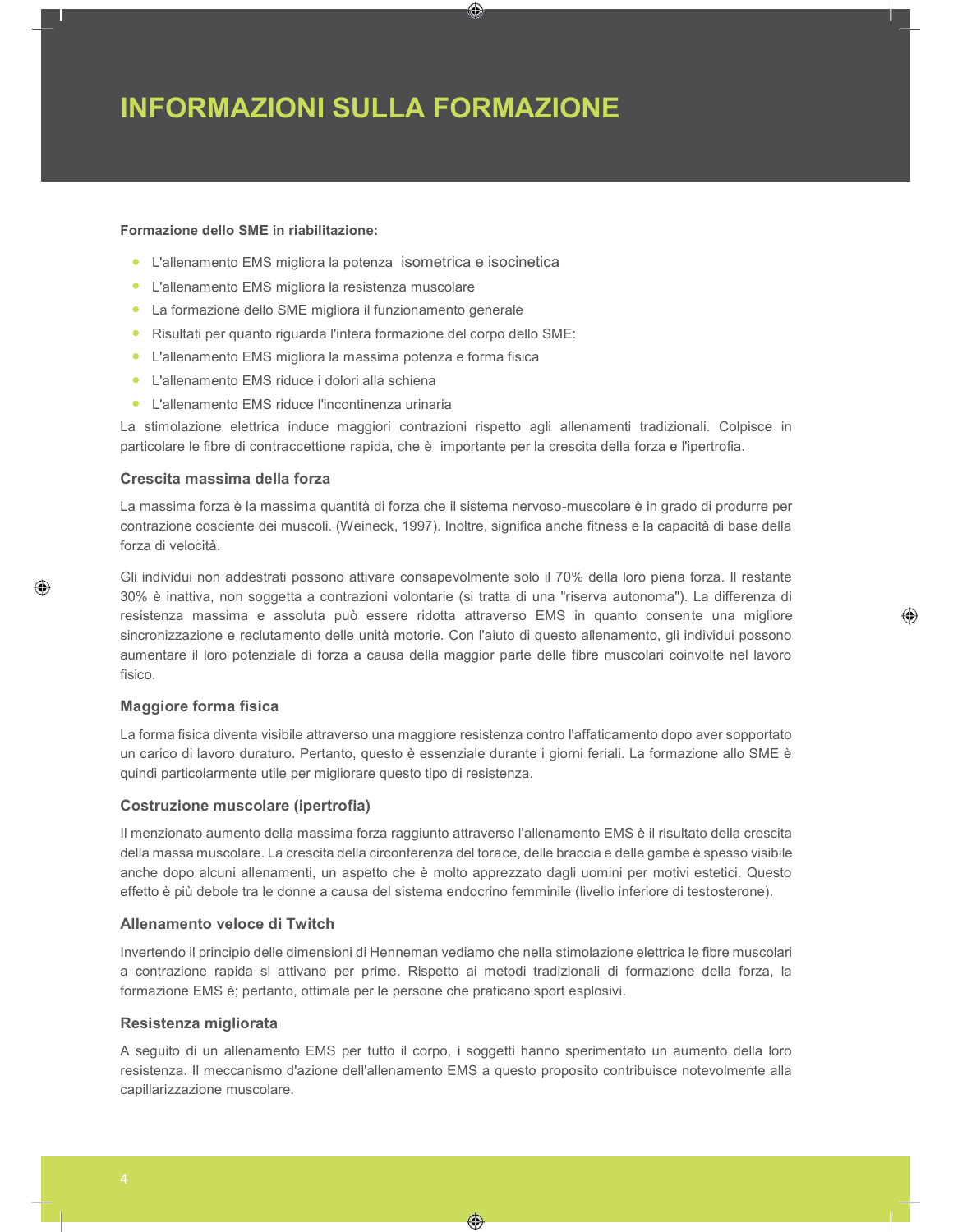

### Disequilibrio muscolare, equalizzazione e struttura muscolare atrofica

L'equiparazione dello squilibrio muscolare è uno degli effetti più importanti dell'allenamento dello SME. I muscoli stabilizzanti sono spesso in disequilibrio e sono molto difficili da addestrare. Tali discrepanze possono causare mal di schiena e incontinenza. L'allenamento EMS consente l'allenamento consapevole mirato di questi muscoli indeboliti. Durante le sessioni i muscoli deboli vengono messi sotto più carico di quelli più forti.

⊙

#### Maggiore mobilità e flessibilità

Una flessibilità limitata delle articolazioni può facilmente impedirci di esercitare quotidianamente. Come conseguenza della rigidità il corpo tende ad assumere posture sbagliate. L'equiparazione dello squilibrio muscolare nell'allenamento EMS migliora anche la mobilità articolare. Con l'aiuto di diverse configurazioni di frequenza è anche possibile rilassare i muscoli e trasportare più facilmente i residui.

#### Condizionamento specifico per lo sport, miglioramento delle prestazioni nello sport

EMS consente lo sviluppo specifico della forza sportiva, migliora la qualità delle contrazioni muscolari, bilancia le discrepanze muscolari e migliora la propriocezione. Pertanto, migliora completamente una struttura del corpo atletico. Rispetto ad altri allenamenti tecnici e tattici, l'EMS consente di risparmiare molto tempo e può ottenere un allenamento ancora più efficace in quanto c'è un carico minore sul sistema nervoso.

### Riabilitazione

◈

Diversi studi hanno dimostrato l'efficacia dello SME nella riabilitazione. Dopo gli interventi rallenta l'atrofia e aiuta un recupero muscolare più veloce. La sua applicazione nella fase acuta, poco dopo un intervento, si è rivelata particolarmente promettente.

La sintesi delle proteine muscolari potrebbe continuare anche nonostante l'immobilizzazione. In caso di lesioni o dopo interventi chirurgici, quando la gamba deve essere riposata in colata, si consiglia di stimolare l'altra gamba, poiché l'ipertrofia può verificarsi anche nella gamba fusa a causa del cosiddetto "effetto crossover".

## Aspetti estetici

## Trattamento della cellulite

A causa del sistema endocrino femminile le donne hanno una maggiore tendenza per la cellulite rispetto agli uomini. La cellulite può svilupparsi solo se gli estrogeni sono presenti nel corpo. Si evolve quando il tessuto di collegamento non è più in grado di tenere insieme le cellule adipose e quindi sporge attraverso la pelle. Più grandi sono le cellule adipose, più forte è la cellulite. Aumenta a causa della genetica, del sovrappeso, del poco esercizio fisico e del fumo. Lo SME ha vari effetti sulla cellulite: tonfica il tessuto che collega e induce la circolazione sanguigna. Come risultato della stimolazione, la pelle diventa più bella.

#### Attivazione del metabolismo

L'allenamento EMS attiva gli enzimi e migliora la circolazione sanguigna. Un aumento del numero di fibre muscolari attive migliora il metabolismo. La stimolazione delle fibre a contrazione rapida richiede più energia in quanto sono i soggetti primari dello SME; già all'inizio della sessione i processi metabolici accelereranno.

◈

◈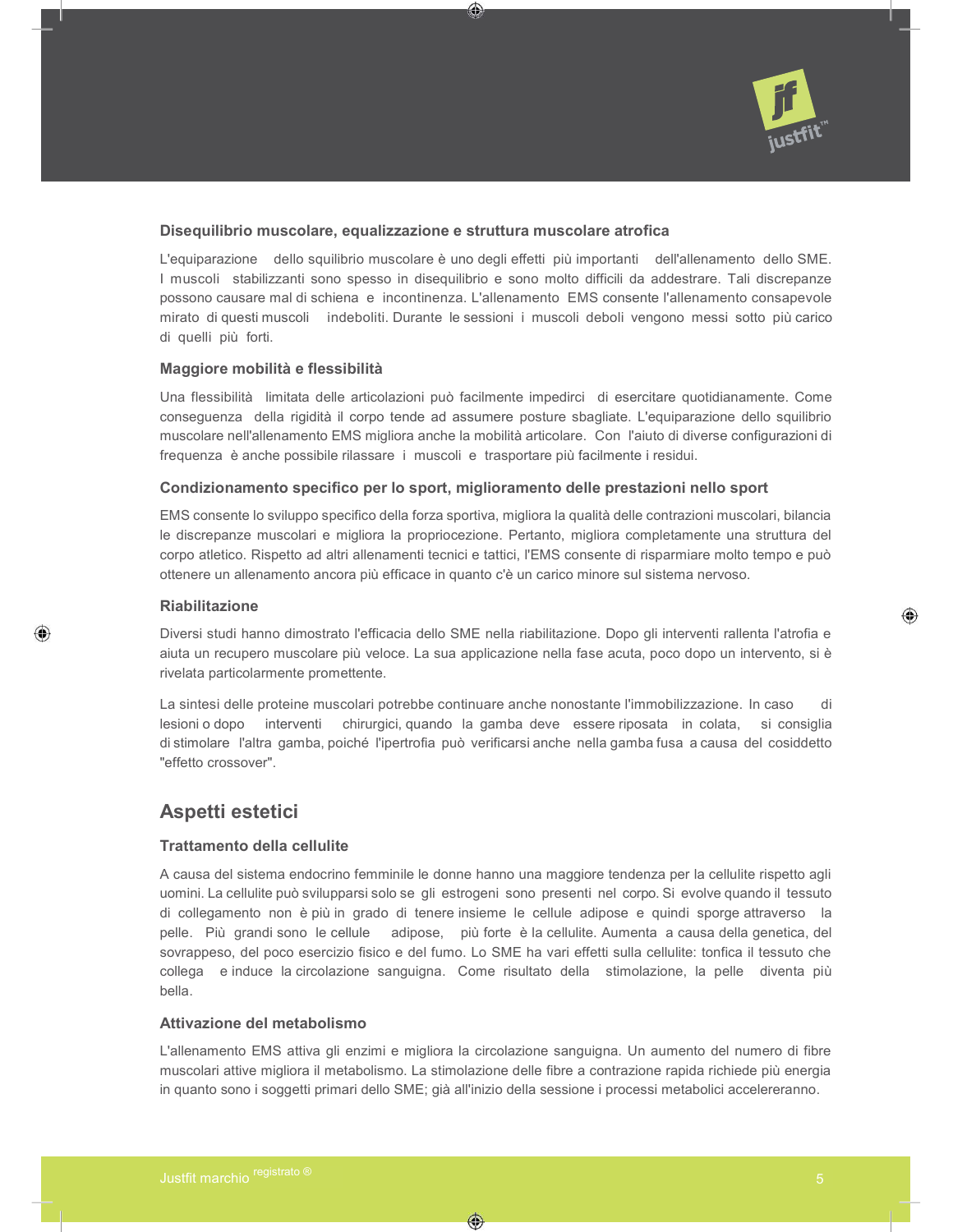# INFORMAZIONI SULLA FORMAZIONE

#### Perdita di peso e grasso

"Perdere peso" ed "essere magri" al giorno d'oggi adottare un approccio unilaterale in cui l'attenzione è principalmente sulla dieta. Seguire una dieta, specialmente una non molto varia, porterà alla perdita di peso, tuttavia, sarà principalmente perdita muscolare invece di perdita di grasso. Questo perché il corpo immagazzina grasso di riserva e attinge a una diversa fonte di energia. Se c'è una diminuzione della quantità muscolare, anche il tasso metabolico basale diminuisce, impedendo al corpo di consumare troppe calorie. Questo provoca un effetto di rimbalzo (yo yo) quando guadagniamo chili già persi. Una perdita di peso efficace può essere ottenuta solo con esercizio fisico e dieta adeguata.

⊙

L'allenamento della resistenza non espande la massa muscolare. Il tasso metabolico energetico aumenta rispetto al tasso metabolico basale. Gli allenamenti di resistenza sono spesso caratterizzati dalla regressività della massa muscolare.

Il peso corporeo e il grasso corporeo possono essere ridotti in modo permanente solo costruendo massa muscolare priva di grassi. L'aumento dell'attività metabolica induce un tasso metabolico energetico durante e ore dopo le sessioni di EMS, e a causa dell'aumento della massa muscolare c'è una crescita permanente anche nel tasso metabolico basale. Se viene seguita una dieta sana allo stesso tempo, il peso corporeo può essere ridotto in modo semplice e permanente.

La perdita di peso e grasso durante l'allenamento spesso si traduce nella riduzione della circonferenza del corpo femminile, specialmente su aree più problematiche come fianchi, vita e cosce. Inoltre, il petto e le braccia possono anche diventare più tonificati.

◈

#### Stimolazione circolatoria, massaggio

La circolazione sanguigna dell'intero tessuto corporeo è migliorata con lo SME. La circolazione intensificata aiuta la nutrizione della pelle e di conseguenza l'aspetto della pelle migliora significativamente (diventa più sodo). I residui metabolici vengono trasportati più facilmente, il che a sua volta aiuta il recupero. Inoltre, promuove anche l'attività del sistema linfatico.

# Effetti psicologici

Aspetti psicologici come l'umore, la motivazione, i sentimenti, ecc. sono della massima importanza quando si avviano e successivamente si perseguono sessioni dello SME.

#### Umore, Motivazione

Il rapporto con il cliente può essere rafforzato attraverso nuove esperienze positive e maggiori motivazioni che li accompagnano. Se il cliente è meno teso ed è generalmente di umore migliore, questo è il modo più efficace per registrare cambiamenti positivi. Anche la formazione EMS influisce positivamente sull'umore. Il formatore, la qualità della formazione, un ambiente sociale e un'atmosfera gradevole, uno spazio fisico adeguato influiscono in larga misura sull'efficienza dell'allenamento, sull'impatto psicologico e sul benessere generale.

#### Migliore postura del corpo

Una postura migliore si ottiene attraverso una maggiore coscienza del corpo come risultato di un allenamento regolare. Questo è un modo efficace per aiutare i pazienti con postura del corpo sbagliata, debolezza muscolare unilaterale o postura corporea errata che coinvolge concavo o arcuato alla schiena a causa di problemi muscolari o psicologici. Durante gli studi condotti, il 90% dei partecipanti ha riportato una sensazione più stabile e diretta alla propria postura.

EMS, poiché rafforza la resistenza contro la fatica e la capacità di rilassarsi.

◈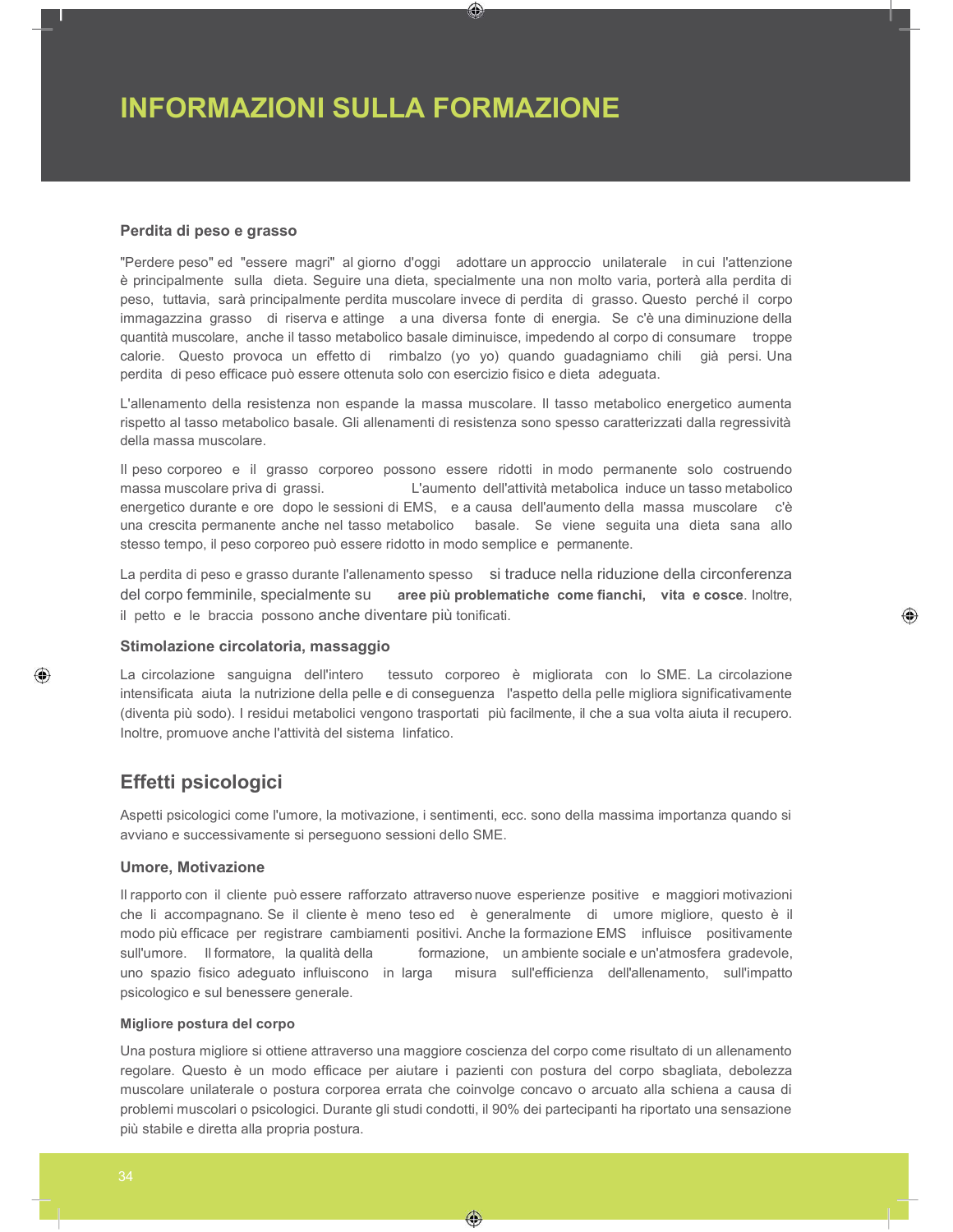

## Controllo dell'appetito

In molti casi la sensazione di appetito è stata notevolmente normalizzata dopo gli allenamenti grazie alla maggiore attività metabolica e al controllo del dolore. In alcuni casi i pazienti con dolore che avevano perso peso a causa della loro malattia, hanno riportato un migliore appetito e un aumento di peso dopo lo SME. D'altra parte, i clienti in sovrappeso sono riusciti a migliorare il loro controllo dell'appetito e quindi hanno segnalato la perdita di peso a seguito delle sessioni EMS.

⊙

#### Sintomi di incontinenza urinaria ridotti

Milioni di individui soffrono di incontinenza urinaria temporanea o permanente, un problema che colpisce il 25% della popolazione femminile. Questa percentuale significa che sono quattro volte più colpiti degli uomini. I sintomi dei pazienti peggiorano con l'età e per molte persone anziane ciò significa che devono entrare in una casa di pazienti dove devono affrontare una qualità di vita fortemente limitata.

L'incontinenza da carico è causata da stress o carico fisico ed è solitamente correlata a muscoli del pavimento pelvici indeboliti o significativamente sovraccarichi.

Il dispositivo EMS stimola efficacemente i muscoli del pavimento pelvico; fornendo così un allenamento di forza muscolare del pavimento pelvico molto efficace. I pazienti affetti segnalano un miglioramento o, in molti casi, l'eliminazione totale dei sintomi. L'allenamento EMS per tutto il corpo, se iniziato in tempo, fornisce un modo eccellente per prevenire l'evoluzione di tali malattie.

#### Dolore

⊕

L'attuale allenamento EMS a bassa frequenza fornisce anche un efficace sollievo dal dolore. A seconda della frequenza attiva uno dei due sistemi antidolorifici (vedi sotto) senza causare gravi effetti collaterali. Tuttavia, la corrente stimolante non deve essere applicata direttamente sull'area interessata.

Per attivare il sistema di inibizione presnaptica segmentata, è necessario uno dei due sistemi inibitori del dolore del corpo, da 80 a 200 Hz o corrente elettrica a bassa frequenza.

Per l'attivazione del sistema centrale sopra spinale a 10 Hz o a una corrente di frequenza inferiore, è necessaria un'elettricità relativamente elevata entro la soglia. Questi rilasciano oppiacei endogeni, come l'endorfina, per bloccare temporaneamente o parzialmente la sensazione di dolore.

#### Sollievo dal mal di schiena - il mal di schiena è la causa più comune di incapacità al lavoro.

La postura spinale, la stabilità e la mobilità sono determinate dai muscoli del nucleo. Se questi muscoli sono ben addestrati, rilasciano pressione spinale e riducono l'entità dell'usura articolare.

Lo squilibrio muscolare (squilibrio degli estensori del nucleo e dei flessori in particolare) sono generalmente le principali cause di mal di schiena. L'allenamento EMS ha un impatto di bilanciamento sullo squilibrio muscolare. Ad esempio, può rafforzare i muscoli glutei e dell'addome che si sono indeboliti a causa dell'uso eccessivo dei muscoli tonali della schiena.

Per la maggior parte dei pazienti un alto livello di carico durante la stimolazione elettrica porta all'alleviamento dei sintomi in pochissimo tempo.

L'allenamento EMS migliora l'apporto di sangue e di conseguenza elimina la rigidità muscolare e le contratture.

◈